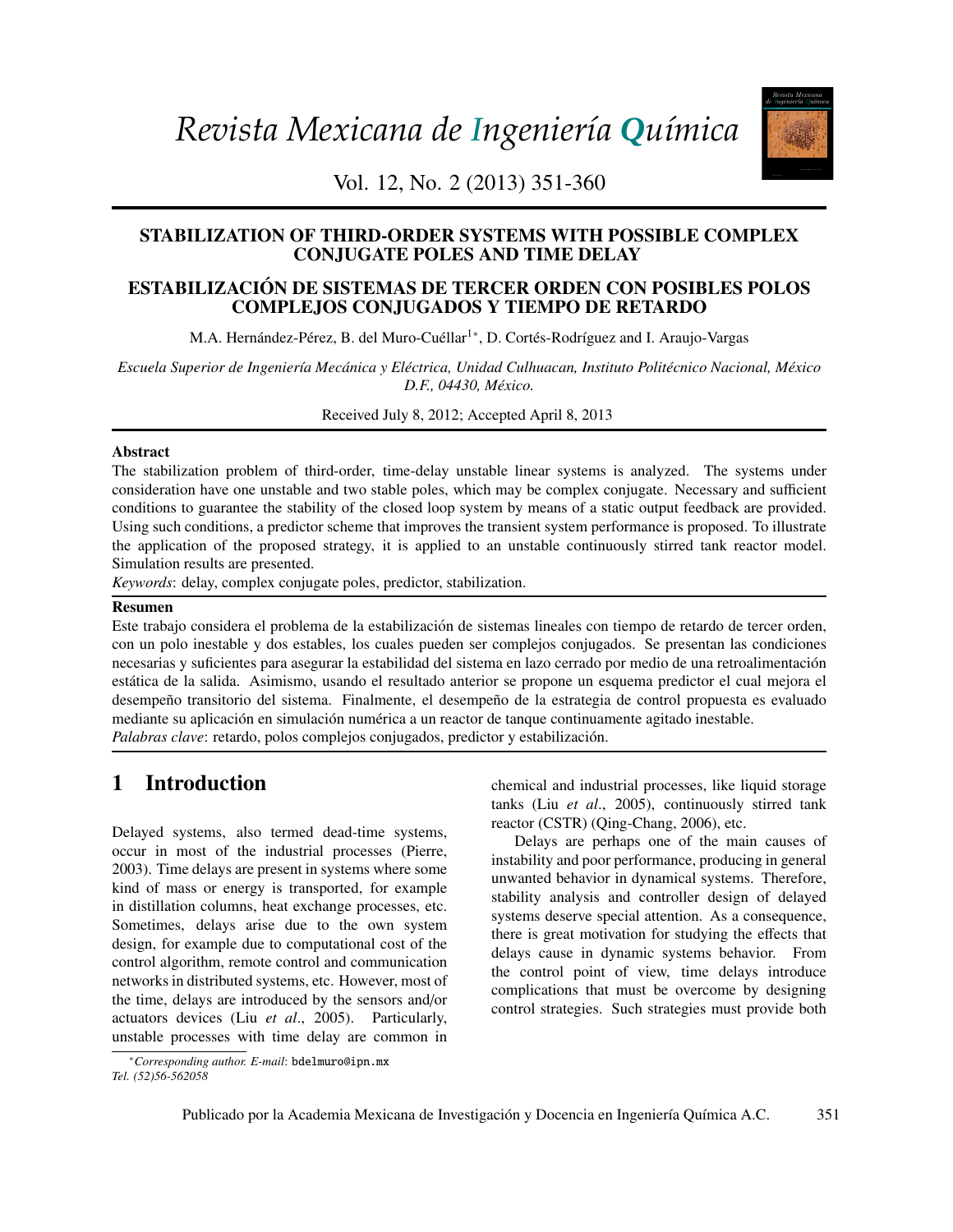acceptable performance and stability of closed-loop system.

The simplest approach is to ignore the delay term, i.e., the compensator is designed for the delay-free processes and applied to the original delayed system. Clearly, this method only works for processes with a sufficiently small delay. Other approach consists on the approximation of the delay operator by means of Taylor or Pade series expansions that leads to nonminimum-phase models with rational transfer function representation (Munz *et al*., 2009). Another solution to control delayed systems is the use of Proportional-Integral (PI) and Proportional- Integral-Derivative (PID) controllers. An example of this technique is the work presented by Nesimioglu and Soylemez, (2010). In this work a first order unstable process with time delay is analyzed, the stability analysis based on Walton and Marshall (1987) is used to calculate all stabilizing values of proportional controllers for those systems. A complete set of PID-controllers for timedelay systems is analyzed in Silva and Bhattacharyya (2005), where different bounds for the stabilization of first-order, dead-time systems were provided.

The effect of time delay can also be compensated by trying to remove the exponential term from the characteristic equation of the process. This strategy tries to eliminate the time delay effects by means of schemes intended to predict the effects of current inputs in future outputs. This technique was introduced by Smith (1957) and the proposed time delay compensator is known as the Smith Predictor (SP). Such technique does not have a stabilization step, this restricts its application to open-loop stable plants. To deal with this disadvantage, some modifications of the SP original structure have been proposed (see for instance (Seshagiri *et al*., 2007) and (Kawnish and Shoukat, 2012). In Rao and Chidambaram (2006), it was presented an efficient modification to the Smith predictor to control unstable first order systems with time delay, using the direct synthesis method. In this manner, a lead-lag compensator is designed to control the open-loop, second-order unstable delayed process. With a different perspective, Normey-Rico and Camacho (2008, 2009), propose a modification to the original Smith Structure in order to deal with firstorder unstable delayed systems. Other studies have been reported, such as that described in (Xian *et al*., 2005), which proposes a control scheme with twodegree-of-freedom for enhanced control of unstable delay processes.

Using a different approach, some recent works have been devoted to the analysis of stability and stabilization of systems with delay based on approaches of Lyapunov-Krasovskii and Lyapunov-Razumikhin. These results are expressed in terms of algebraic Riccati equations, (Kolmanovskii and Richard, 1999); Qing-Chang, 2006), etc., or linear matrix inequalities, (Fridman and Shaked, 2002; Lee *et al*., 2004; Mahmoud and Al-Rayyah, 2009), etc. In Michiels *et al*. (2002), a numerical method is employed to shift the unstable eigenvalues to the left half plane by static state feedback, applying small changes to the feedback gain. The same approach is implemented by considering an observer-based strategy; however, stability conditions with respect to time-delay and time constant of the process are not provided.

In del Muro *et al*. (2009), necessary and sufficient conditions for the stabilization of linear systems by static output feedback with one unstable pole, *n* real stable poles and time delay  $\tau$ , are provided. In See *et al*. (2010), the problem is also solved by PI-PID controllers.

This work is aimed to give a further step in this topic. Particularly, the static feedback stabilization problem of delayed system with one unstable and two stable poles, which may be complex conjugate, is addressed. Necessary and sufficient conditions for this problem are derived. Once the stabilization conditions obtained, a predictor-controller scheme to improve its transient response is designed. Transient response performance has a core importance in chemical processes. The proposed scheme is then applied to an unstable Continuously Stirred Tank Reactor to give an example of the control strategy in a practical framework.

The paper is organized as follows; Section 2 introduces the problem statement. In Section 3 the proposed control strategy and the necessary and sufficient conditions for the existence of the stabilizing control structure are derived. In Section 4 the example is presented. Finally, some conclusions are given in the last section.

### 2 Problem statement

Consider the following class of Linear Time Invariant systems (LTI), a Single-Input Single-Output (SISO) with delay in the input-output path,

$$
\frac{Y(s)}{U(s)} = \frac{N(s)}{D(s)}e^{-\tau s} = G(s)e^{-\tau s},
$$
 (1)

where,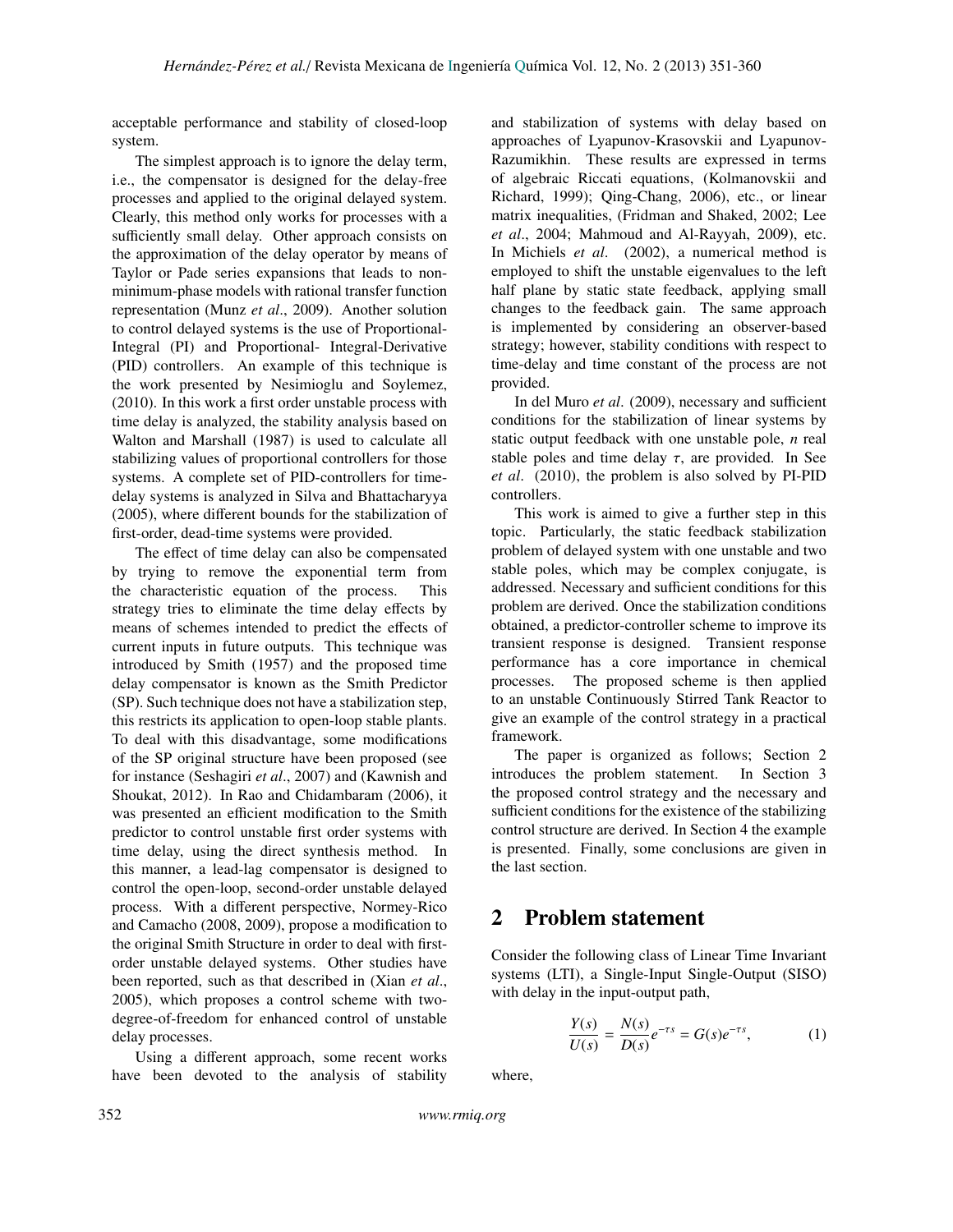- $\bullet$  *U(s)* is the input signal,
- $Y(s)$  is the output signal,
- $\tau \geq 0$  is the time delay,
- *N*(*s*) and *D*(*s*) are polynomials represented in the complex variable 's',
- *G*(*s*) is the delay-free transfer function.

Applying an output feedback control strategy of the form,

$$
U(s) = [R(s) - Y(s)]Q(s), \qquad (2)
$$

to (1) the transfer function  $Y(s)/R(s)$  can be obtained yielding

$$
\frac{Y(s)}{R(s)} = \frac{Q(s)G(s)e^{-\tau s}}{1 + Q(s)G(s)e^{-\tau s}},
$$
\n(3)

Note that the exponential term  $e^{-\tau s}$  located at the denominator of this transfer function, leads to a system with an infinite number of poles. Hence, any closedloop stability properties must be carefully stated.

Hereafter the third-order delayed system with one unstable and two (possibly complex) stable poles, characterized by

$$
\frac{Y(s)}{U(s)} = \frac{\alpha}{(s-a)(s^2 - 2\zeta \text{ omega}_n s + \omega_n^2)} e^{-\tau s}, \quad (4)
$$

is considered. The parameters  $\zeta$  and  $\omega_n$  are the damping relation and the undamped natural frequency respectively. Note that when  $0 < \zeta < 1$ , a couple of complex conjugate poles is present in the system.

#### *2.1 Preliminary results*

This Section presents some preliminary results useful to obtain the main result of the paper. Consider the unstable first-order delayed system given by,

$$
\frac{Y(s)}{U(s)} = \frac{\alpha}{(s-a)} e^{-\tau s},\tag{5}
$$

with  $a > 0$ . Consider a proportional output feedback,

$$
U(s) = R(s) - kY(s). \tag{6}
$$

If the time delay  $\tau$  is small compared to the unstable time constant  $1/a$ , then a gain *k* exists such that the closed loop system, Eq. (7), is stable.

$$
\frac{Y(s)}{R(s)} = \frac{\alpha e^{-\tau s}}{s - a + k\alpha e^{-\tau s}}.\tag{7}
$$

This idea may formally be stated as:

Lemma 1 *Considering the delayed system (5) and the proportional output feedback (6), then, a proportional gain k exists such that the closed loop system (7) is stable if and only if*

$$
\tau < \frac{1}{a}
$$

The proof of Lemma 1 can be easily obtained by considering different approaches, such as the ones given by (Niculescu, 2001) and (Silva and Bhattacharyya, 2005). A simple proof based on a discrete time approach is shown in (Márquez et al., 2010).

## 3 Proposed control strategy

This section presents the necessary and sufficient conditions to stabilize a third-order delayed system (4) by static output feedback. In order to improve the transient response, an observer scheme is proposed.

#### *3.1 Stabilizing conditions*

Lemma 2 *Consider the class of third-order characterized by (4), with the static output feedback*

$$
U(s) = R(s) - kY(s),\tag{8}
$$

*where R*(*s*) *is the new reference input.*

*A gain k exists such that the closed loop system (4) and (8),*

$$
\frac{Y(s)}{R(s)} = \frac{\alpha e^{-\tau s}}{(s-a)(s^2 + 2\zeta\omega_n s + \omega_n^2) + k\alpha e^{-\tau s}}
$$
(9)

*is stable if and only if*

$$
\tau < \frac{1}{a} - \frac{2\zeta}{\omega_n}.
$$

**Proof** The proof is made by using a frequency domain analysis. From the Nyquist stability criteria, the system is stable if  $N + P = 0$ , where *P* is the number of poles in the right half plane 's' and *N* is the number of clockwise rotations to the (-1,0) point. *N* is negative if rotations are counterclockwise in the Nyquist diagram.

First, let us to analyze the first order unstable delayed system given by (5). Note that in this case  $P = 1$ , hence there exists a gain k that stabilizes the system if  $N = -1$ , i.e., if a there is a counterclockwise rotation to the point (-1,0).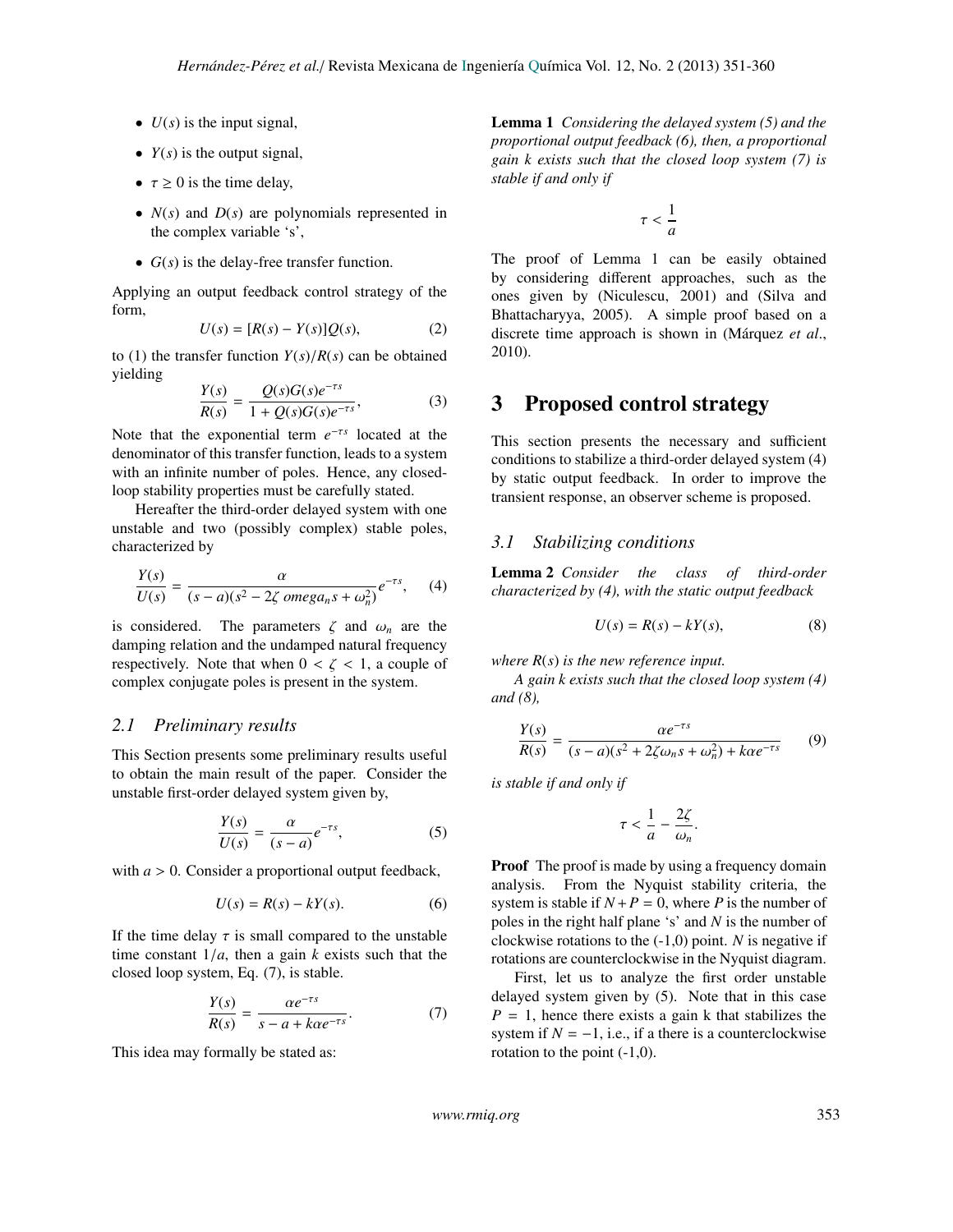



Fig. 1. Nyquist diagram when  $\beta$  grows.

Considering a frequency analysis, the phase expression in the frequency domain  $\omega$  for (5) is given by,

$$
\langle G(j\omega)\rangle = -\left(180^{\circ} - \tan^{-1}\left(\frac{\omega}{a}\right)\right) - \omega\tau.
$$

For this reason, condition  $\tau$  <  $1/a$  is equivalent to say that  $\langle G(j\omega)\rangle = -180^\circ$  when  $\omega \approx 0$ , i.e. the Nyquist diagram starts (for frequencies near to zero) with an angle greater than -180°. This means that there is a counterclockwise rotation to the point (-1,0). If the point  $(-1,0)$  is outside the loop, this can be fixed by adjusting the *k* value.

Let us now to consider the system (4). The phase expression in the frequency domain  $\omega$  is given by

$$
\langle G(j\omega) \rangle = -\left(180^{\circ} - \tan^{-1}\left(\frac{\omega}{a}\right)\right) - \omega \tau - \tan^{-1}\left(\frac{2\zeta\left(\frac{\omega}{\omega_n}\right)}{1 - \left(\frac{\omega}{\omega_n}\right)^2}\right)
$$

Define  $\beta$  = tan<sup>-1</sup>  $\left(\frac{2\zeta(\frac{\omega}{\omega_n})}{1-(\frac{\omega}{\omega_n})^2}\right)$  $1-\left(\frac{\omega}{\omega n}\right)^2$ condition is the same (a counterclockwise rotation to ! Since the Nyquist the point -1), if the condition  $\tau$  <  $1/a$  is satisfied and  $\beta$  is small enough, then a gain  $k$  exists that stabilizes the system. As the parameter  $\beta$  grows, the loop that forms the counterclockwise rotation to the point  $(-1,0)$  decreases to extinction (the Nyquist diagram then starts with angle smaller than  $-180^\circ$ ) as it is illustrated in Fig. 1. Considering that for small frequencies  $\tan^{-1}(\omega) \approx \omega$ , and taking into account that  $\angle G(i\omega)$ ) – 180<sup>o</sup> it can be concluded that solving for  $\tau$ .  $\langle G(j\omega)\rangle$  – 180<sup>o</sup>, it can be concluded that solving for  $\tau$ , the stability condition for the system (4) is the stability condition for the system (4) is

$$
\tau < \frac{1}{a} - \frac{2\zeta}{\omega_n}.
$$

 $\frac{a}{\omega_n}$  The following corollary provides a useful procedure to compute the parameter k involved in the control scheme.

Corollary 1 *Consider the system (4). Suppose there exists a gain k such that the corresponding closed loop systems is stable, i.e., the condition*  $\tau < 1/a - 2\zeta/\omega_n$ *holds. Then the family of k stabilizing the closed loop system is given by*

$$
k_1(\omega(c_1)) < k < k_2(\omega(c_2)),
$$

*where*

$$
k_{1,2}(\omega_c) = \sqrt{(\omega_c^2 + a^2)(\omega_c^4 + 2\omega_n^2\omega_c^2(2\zeta^2 - 1) + \omega_n^4)};
$$
  
with  $\omega_{c_1} = 0$  and  $\omega_{c_2}$  satisfying,

$$
\tan^{-1}\left(\frac{\omega_{c_2}}{a}\right) - \omega_{c_2}\tau - \tan^{-1}\left(\frac{2\zeta \frac{\omega_{c_2}}{\omega_n}}{1 - \left(\frac{\omega_{c_2}}{\omega_n}\right)^2}\right) = 0.
$$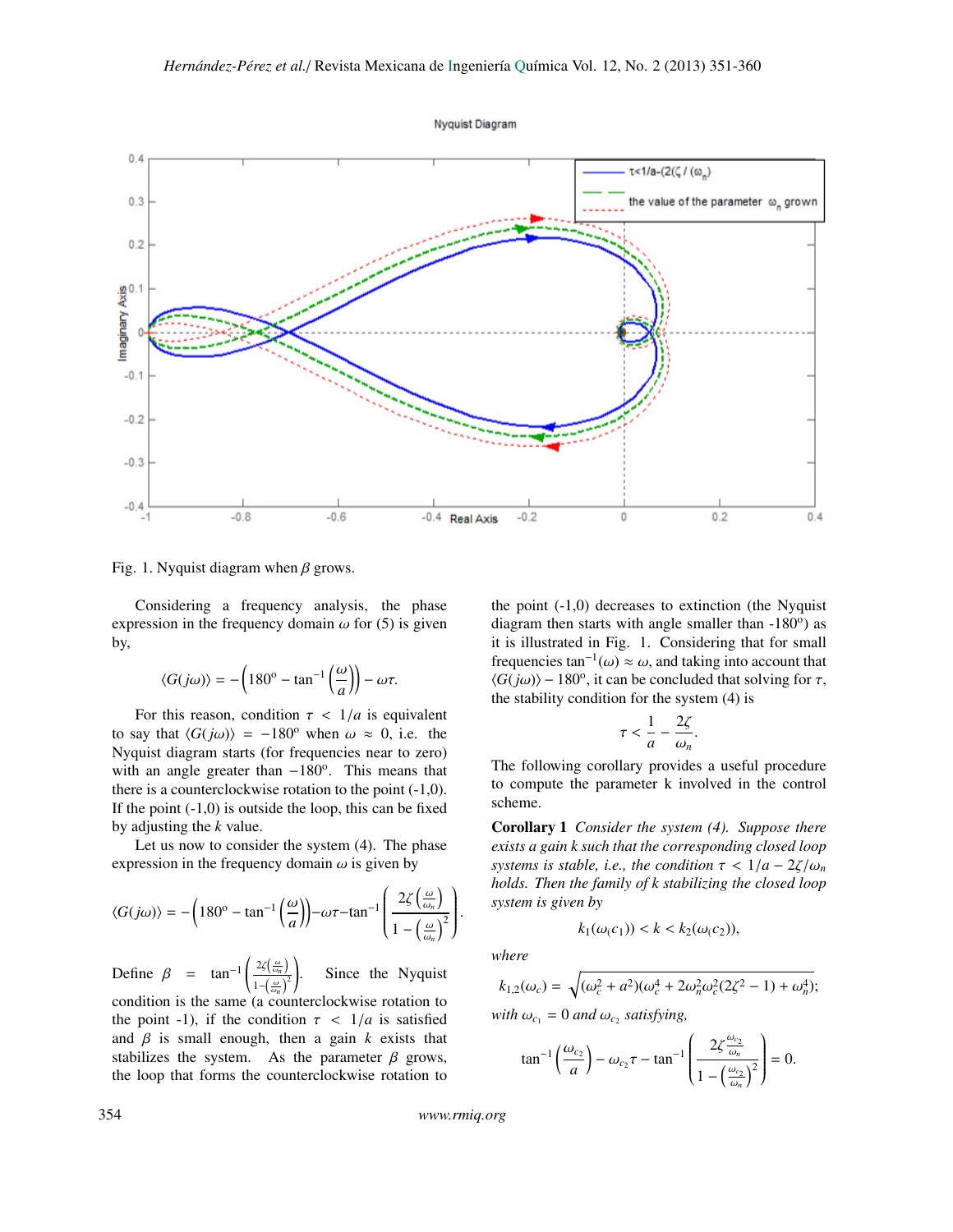**Proof** Assuming that  $\tau < \frac{1}{a} - \frac{2\zeta}{\omega_n}$ , and taking into account that the magnitude expression is account that the magnitude expression is,

$$
M_G(j\omega) = k \frac{1}{\sqrt{(\omega_c^2 + a^2)(\omega_c^4 + 2\omega_n^2 \omega_c^2 (2\zeta^2 - 1) + \omega_n^4)}},
$$

Note that the magnitude decreases monotonically from *k* to 0. Hence, the phase will first increase from  $-180^\circ$ and then it will decrease back to -180°. This implies that the phase intersects the negative real axis, i.e.  $\langle G(j\omega) \rangle = -180^\circ$ , for some positive frequency. In order to have a counterclockwise rotation of (-1.0) this order to have a counterclockwise rotation of (-1,0), this intersection should lie between -1 and 0, that is, the range of *k* must be between two values or equivalently  $k_1(\omega_{c_1}) < k < k_2(\omega_{c_2})$ , with

$$
k_1(\omega_{c_1}) = \sqrt{(\omega_{c_1}^2 + a^2)(\omega_{c_1}^4 + 2\omega_n^2\omega_{c_1}^2(2\zeta^2 - 1) + \omega_n^4)},
$$

with the crossover frequency  $\omega_{c_1} = 0$ , and

$$
k_2(\omega_{c_2}) = \sqrt{(\omega_{c_2}^2 + a^2)(\omega_{c_2}^4 + 2\omega_n^2\omega_{c_2}^2(2\zeta^2 - 1) + \omega_n^4)},
$$

 $\omega_{c_2}$  satisfying

$$
\tan^{-1}\left(\frac{\omega_{c_2}}{a}\right) - \omega_{c_2}\tau - \tan^{-1}\left(\frac{2\zeta\left(\frac{\omega_{c_2}}{\omega_n}\right)}{1 - \left(\frac{\omega_{c_2}}{\omega_n}\right)^2}\right)
$$

#### *3.2 Conditions for the existence of the predictor*

In many practical applications, is not enough to apply a static output feedback, because the achieved performance is very poor. In particular it may be interesting to obtain a system with a fast settling time with no oscillations even if the open loop system has complex conjugate poles. For that reason the predictor-controller scheme depicted in Fig. 2 is proposed.

Consider the third order delayed system (4). A state space representation, controllable and observable, is given by:

$$
\dot{x} = Ax(t) + Bu(t)
$$
  

$$
y(t + \tau) = Cx(t).
$$
 (10)

Lemma 3 *Consider the predictor scheme shown in Fig.* 2. There exists a gain k such that  $\lim_{t\to\infty} [\hat{x}(t)$  $x(t)$ ] = 0 *if and only if*  $\tau$  <  $1/a - (2\zeta)/\omega_n$ .



Fig. 2. Predictor-controller scheme.

Proof For convenience, this demonstration is performed in state space. Consider the predictor shown in Fig. 2, from (4) a controllable an observable state space representation can be obtained as,

$$
\begin{aligned} \n\dot{x} &= Ax(t) + Bu(t) \\ \ny(t) &= Cx(t - \tau). \n\end{aligned} \tag{11}
$$

When a static output feedback k is applied the system (11) becomes

$$
\dot{x} = Ax(t) + Bu(t) - BkCx(t - \tau). \tag{12}
$$

According to Lemma 2, the system can be stabilized if and only if  $\tau < 1/a - 2\zeta/\omega_n$ . Consider now the predictor shown in Fig. 2, then the system dynamics can be described as follows:

$$
\begin{bmatrix} \dot{x}(t) \\ \dot{\hat{x}}(t) \end{bmatrix} = \begin{bmatrix} A & 0 \\ 0 & A \end{bmatrix} \begin{bmatrix} x(t) \\ \hat{x}(t) \end{bmatrix}
$$

$$
+ \begin{bmatrix} 0 & 0 \\ Bk & -Bk \end{bmatrix} \begin{bmatrix} x(t-\tau) \\ \hat{x}(t-\tau) \end{bmatrix} + \begin{bmatrix} B \\ B \end{bmatrix} u(t) \quad (13)
$$

$$
\begin{bmatrix} y(t) \\ \hat{y}(t) \end{bmatrix} = \begin{bmatrix} C & 0 \\ 0 & C \end{bmatrix} \begin{bmatrix} x(t-\tau) \\ \hat{x}(t-\tau) \end{bmatrix},
$$

where  $\hat{x}(t)$  is the estimate of  $x(t)$ . Define the prediction error as  $e_x(t) = \hat{x}(t) - x(t)$ . Therefore, it is possible to describe the behavior of the error signal as,

$$
\dot{e}_x(t) = \dot{\hat{x}}(t) - \dot{x}(t) = A(\hat{x}(t) - x(t)) - BkC(\hat{x}(t-\tau) - x(t-\tau)).
$$
\n(14)

The error dynamics results:

$$
\dot{e}_x(t) = Ae_x(t) - BkCe_x(t-\tau). \tag{15}
$$

Note that error dynamics given by (15) is the same dynamics that occurs in the system predictor given by (12). Hence there exist a gain *k* such that  $\lim_{t\to\infty} [\hat{x}(t)$  $x(t)$ ] = 0 if and only if  $\tau < 1/a - 2\zeta/\omega_n$ .

*www.rmiq.org* 355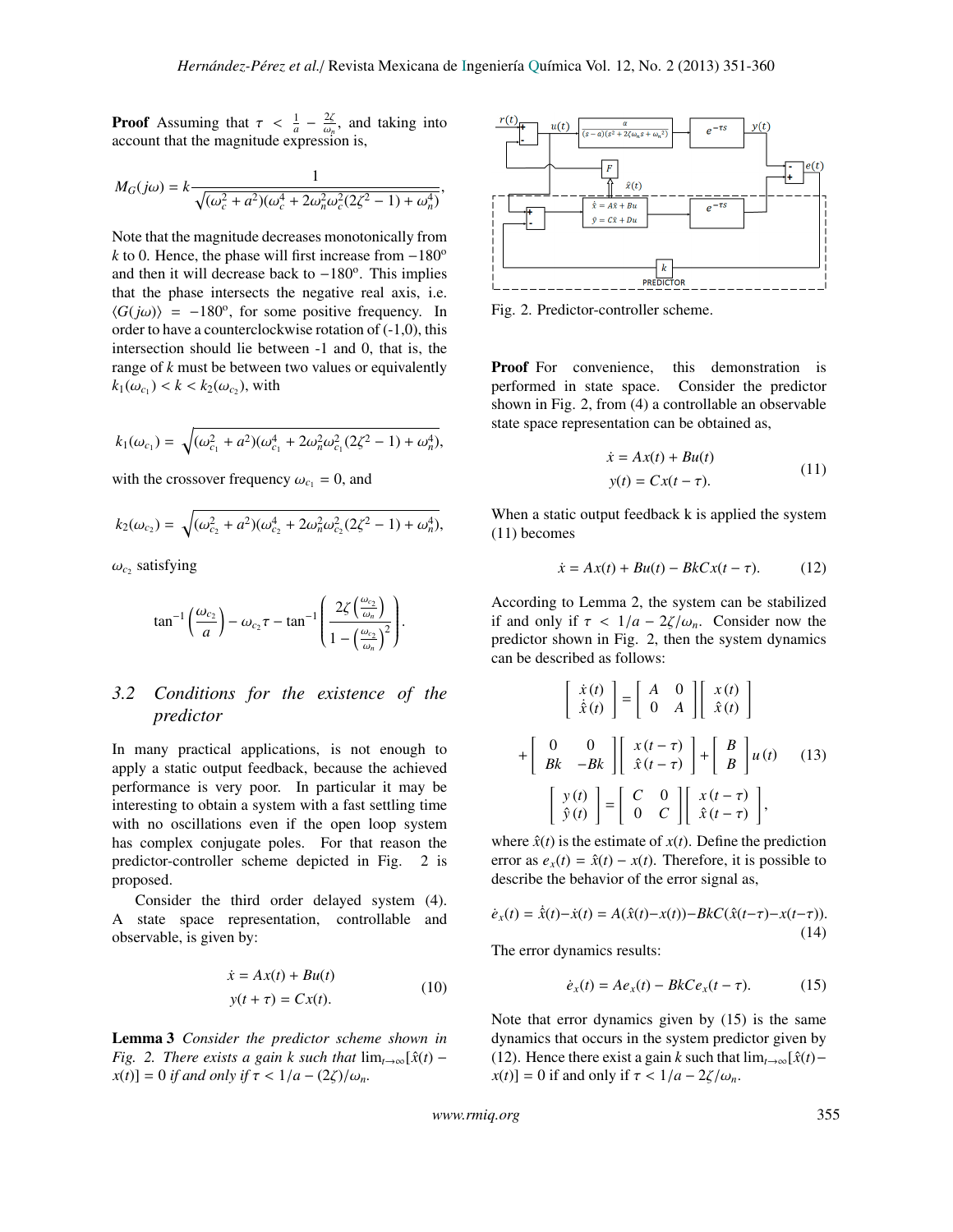,

#### *3.3 Predictor-controller scheme*

Considering the control scheme shown in Fig. 2, and the control action given by

$$
u(t) = r(t) - F\hat{x}(t).
$$

Based on the previous Lemmas, the following Theorem can be stated without needing further proof.

Theorem 1 *There exist gains k and F such that the Predictor-Controller scheme shown in Fig. 2 is stable if and only if*  $\tau < 1/a - 2\zeta/\omega_n$ *.* 

Note 1 *Since the system is controllable, F can be selected such that relocates the poles of the original system in positions where the stability is preserved, ensuring adequate performance.*

Note 2 *Another way of presenting the main result of this work, is to see the second-order subsystem as a complex conjugate form, that is,*

$$
\frac{\omega_n^2}{s^2 + 2\zeta\omega_n s + \omega_n^2} = \frac{1}{(s+b+jb_i)(s+b-jb_i)}
$$

where  $b$  is the real part and  $b_i$  is the imaginary part of complex conjugate poles. Then, the system (4) may be rewritten as,

$$
\frac{Y(s)}{U(s)} = \frac{\alpha}{(s-a)(s+b+jb_i)(s+b-jb_i)}e^{-\tau s}.
$$

Applying a static output feedback, the closed-loop system becomes,

$$
\frac{Y(s)}{R(s)} = \frac{\alpha e^{-\tau s}}{(s-a)(s+b+jb_i)(s+b-jb_i) + k\alpha e^{-\tau s}}
$$

Then, there exists  $k$  such that the closed loop system is stable if and only if

$$
\tau < \frac{1}{a} - \frac{2b}{b^2 - b_i^2}
$$

,

where  $\zeta \omega_n = b$  and  $\omega_n^2 = b^2 + b_i^2$ .<br>Finally, the range of gains

Finally, the range of gains for  $k_1(\omega_{c_1}) < k <$  $k_2(\omega_{c_2})$  is given by,

$$
k_1(\omega_{c_1}) = \sqrt{(\omega_{c_1}^2 + a^2)(\omega_{c_1}^4 + 2\omega_{c_1}^2(2b^2 - b_i^2) + (b^2 + b_i^2)^2)},
$$

and

$$
k_2(\omega_{c_2}) = \sqrt{(\omega_{c_2}^2 + a^2)(\omega_{c_2}^4 + 2\omega_{c_2}^2(2b^2 - b_i^2) + (b^2 + b_i^2)^2)},
$$



Fig. 3. Unstable Continuously Stirred Tank Reactor (CSTR).

# 4 Example: Application to an unstable continuously stirred tank reactor (CSTR) by numerical simulation

In this section the proposed control strategy is applied to stabilize a chemical reactor system. Specifically, a Continuously Stirred Tank Reactor (CSTR) is considered. The CSTRs are widely used in the chemical process industry. Common examples where this type of reactor is used are the polymerization for the production of plastics and paints, the production of sodium acetate for the formation of soaps, among others.

In most industrial processes, there exist factors that might affect the system performance. For instance, the time delay to take a measurement of temperature or concentration of the reactant in the CSTR. In particular, in this example the time delay is presented in measuring the concentration of reactant *A*.

The purpose of measuring the concentration in the reactant *A* is to manipulate the speed of the chemical reaction and, thereby, improve the selectivity of the reaction system.

The following example has been taken from Bequette (2003). This model is particularly applied to the chemical process of a Propylene Glycol reactor system, and a general description of the mathematical model is presented below.

In the CSTR, an exothermic reaction occurs,  $A \rightarrow$ *B*. To remove the reaction heat, the reactor is

356 *www.rmiq.org*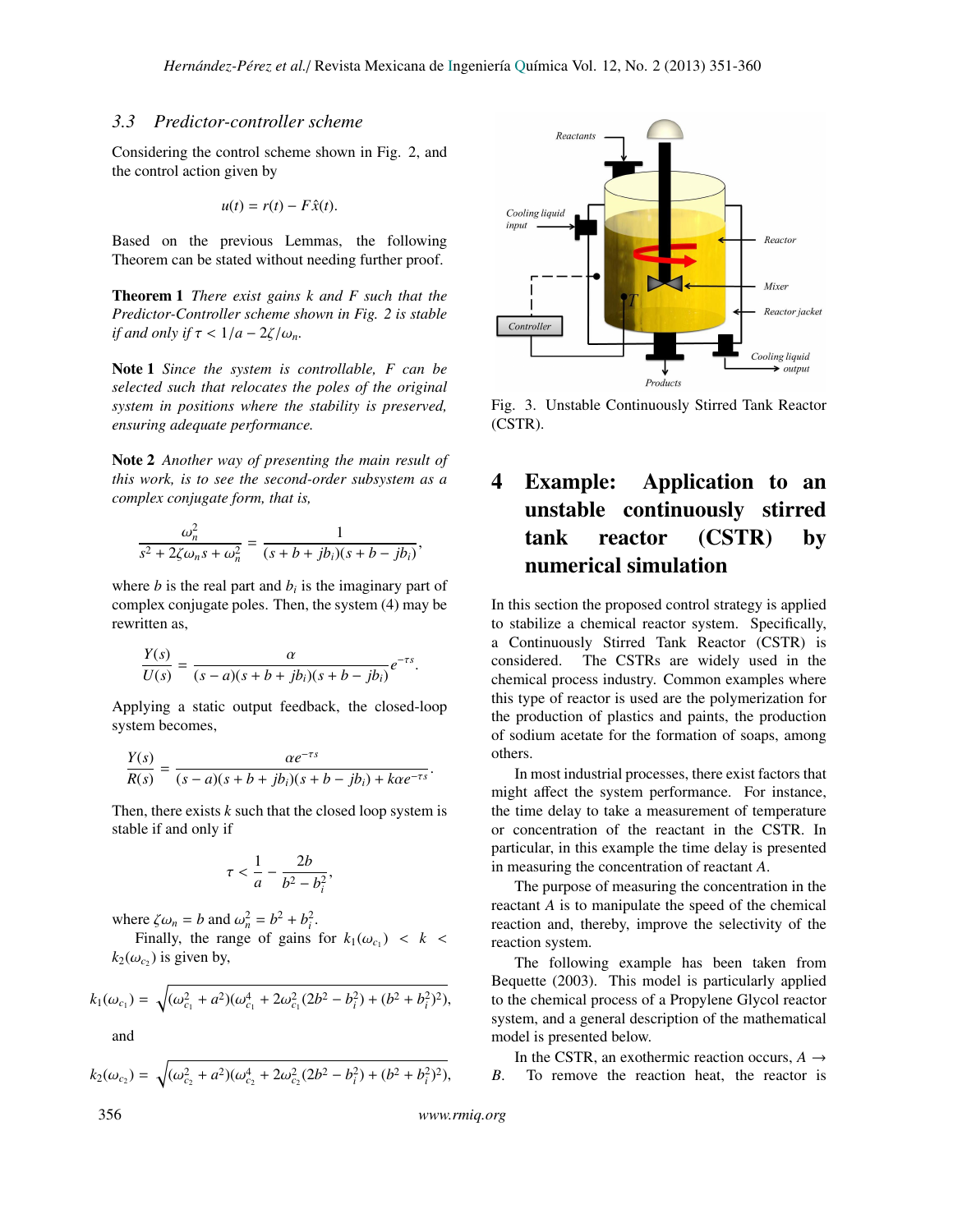surrounded by a jacket (coolant jacket) through which flows a coolant. Often, the heat transfer fluid is pumped through agitation nozzles that circulate the fluid through the jacket at high velocity, as it is shown in Fig. 3.

Preliminary considerations for modeling:

- Heat losses are negligible.
- The thermodynamic properties, densities and heat capacities of the reactants and the products are constants.
- Perfect blend in Reactor.
- Uniform temperatures in both chambers.

Given all these considerations, the variables and parameters are now defined for the plant or process under study.

Independent variables (input variables):

• Product flow *A*: *F*.

• Flow cooling liquid (reactor jacket):  $F_{if}$ .

Dependent variables (output variables):

- Concentration of the product *A*: *cA*.
- Temperature in the Reactor: *T*.
- Temperature in the cooling liquid (reactor  $jacket$ :  $T_j$ .

Measurable disturbances:

- A product concentration *A* in the reactor input:  $C_{Af}$ .
- Input temperature product  $A: T_f$

System parameters are listed in Table 1.

Values at the operating point are shown in Table 2. Differential equations of the process shown in Fig. 3 are characterized as follows:

#### Table 1: System parameters of CSTR

| Description                                                            | Variables        | Values                 | Units                    |
|------------------------------------------------------------------------|------------------|------------------------|--------------------------|
| Volume of the reactor                                                  | V                | 85                     | $ft^3$                   |
| Activation energy                                                      | $-\Delta E$      | 32,400                 | B <sub>tu</sub> /lbmol   |
| Heat transfer coefficient                                              | U                | 75                     | Btu/hr <sup>o</sup> F    |
| <b>Heat of Reaction</b>                                                | $-\Delta H$      | 39,000                 | Btu/lbmol PO             |
| Heat transfer area                                                     | A                | 88                     | $ft^2$                   |
| Frequency factor                                                       | $k_0$            | $16.96 \times 10^{12}$ | $hr^{-1}$                |
| Ideal gas constant                                                     | $\boldsymbol{R}$ | 1.987                  | Btu/lbmol <sup>o</sup> F |
| Volume cooling liquid in the chamber                                   | $V_i$            | 21.25                  | ft <sup>3</sup>          |
| Heat capacity on reactor with density of the reagent                   | $pc_p$           | 53.25                  | $Btu/ft^{30}F$           |
| Density of the cooling liquid with heat capacity of the cooling liquid | $p_{-i}c_{-pj}$  | 55.6                   | $Btu/ft^{30}F$           |

| Description                                        | Variables | Values | Units                    |  |  |
|----------------------------------------------------|-----------|--------|--------------------------|--|--|
| A product concentration A in the reactor input     | $C_{Af}$  | 0.132  | $1b$ mol/ft <sup>3</sup> |  |  |
| Concentration of the product A                     | $C_{A}$   | 0.066  | lbmol/ft <sup>3</sup>    |  |  |
| Product Flow A                                     | F         | 340    | $ft^3/hr$                |  |  |
| Flow cooling liquid (reactor jacket)               | $F_{jf}$  | 28.75  | $ft^3/hr$                |  |  |
| Temperature in the reactor                         | $\tau$    | 101.1  | $\rm ^{o}F$              |  |  |
| Temperature in the cooling liquid (reactor jacket) | $T_{i}$   | 55     | $\rm ^{o}F$              |  |  |
| Input temperature product A                        | $T$ ;     | 60     | $\rm ^{o}F$              |  |  |
| Cooling liquid temperature at the input            | $T_{if}$  | 50     | $\rm ^{o}F$              |  |  |
|                                                    |           |        |                          |  |  |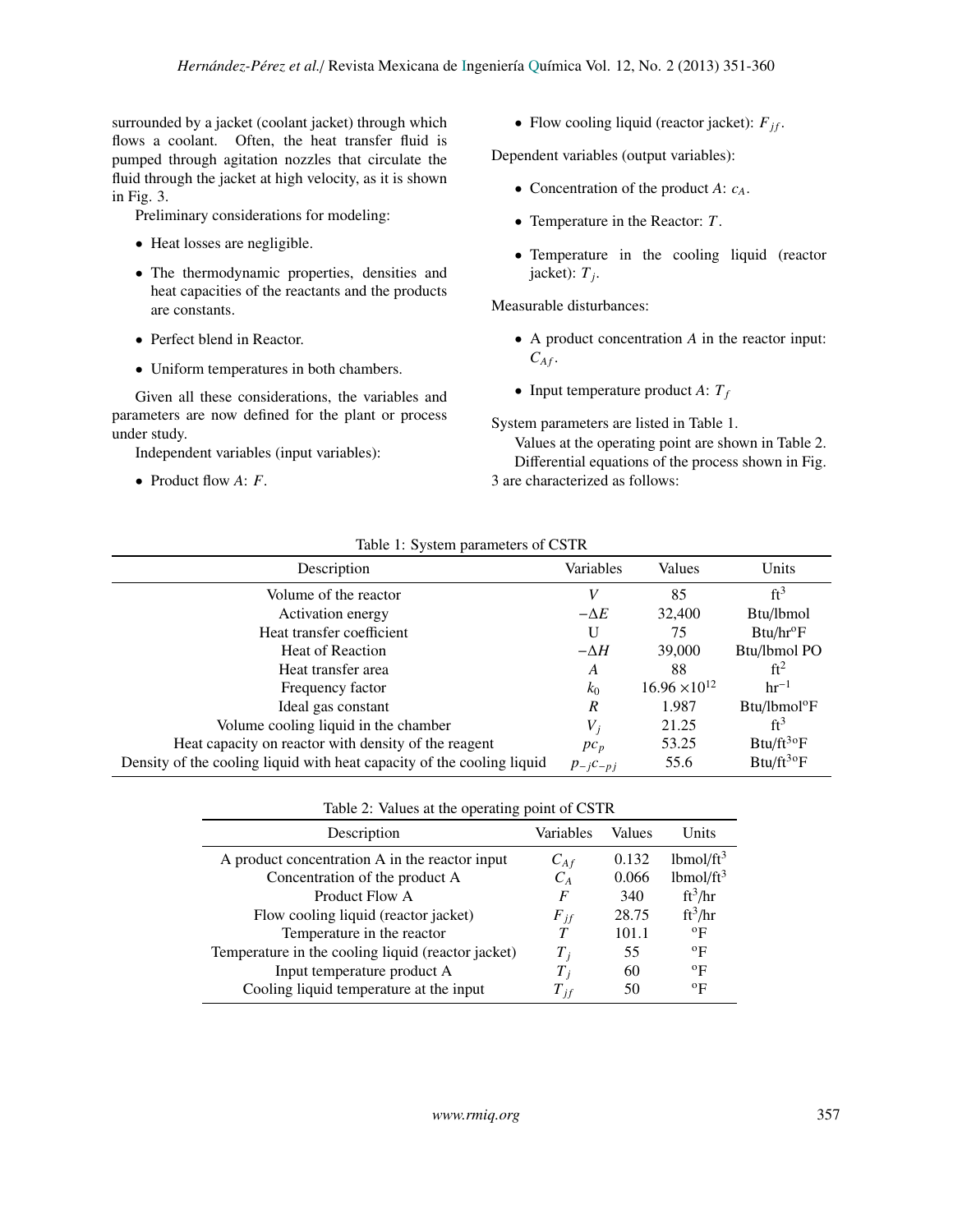1. Balance of the mass on component *A* is

$$
V\frac{dC_A}{dt} = FC_{Af} - FC_A - Vr_A,
$$

with

$$
r_A = k_0 e^{-\frac{\Delta E}{RT}} C_A,
$$

where  $r_A$  is the rate of reaction per unit volume,  $k_0$  is the frequency factor,  $\Delta E$  is the activation energy and *R* is the ideal gas constant, such that,

$$
\frac{dC_A}{dt}=\frac{F}{V}(C_{Af}-C_A)-k_0e^{-\frac{\Delta E}{RT}}C_A.
$$

2. Energy balance in the reactor,

$$
\frac{dT}{dt} = \frac{F}{V}(T_f - T) + \frac{-\Delta H}{RT} k_0 e^{-\frac{\Delta E}{RT}} C_A - \frac{UA}{Vpc_p}(T - T_j).
$$

3. Energy balance in the cooling liquid,

$$
\frac{dT_j}{dt} = \frac{F_{jf}}{V_j}(T_{jf} - T_j) + \frac{UA}{V_j p_j c_p j}(T - T_j).
$$

To linearize the differential equations, a Taylor series approximation, or a Jacobian matrix linear transformation around the operating point of Table 2 may be used (Bequette, 2003).

Let consider the jacket temperature as the manipulated variable and the concentration of the CSTR as the controlled variable. Linearization around this steady-state operating point yields the following transfer function model, assuming a measurement time delay of 0.25 hr.

$$
\frac{C_A(s)}{T_{jf}(s)} = \frac{0.0646}{(s - 1.1772)(s^2 + 10.51s + 29.26)}e^{-.25s}.
$$

For the current example, the parameters of the system are  $a = 1.1772$ ,  $\zeta = 0.97$ ,  $\omega_n = 5.4$  and  $\tau = 0.25$ .

Since  $0.25 < 1/1.1772 - (2 * 0.97)/5.4 = 0.49$ , the stability condition given in Theorem 1 is satisfied, such that this system may be stabilized by the predictor-controller scheme shown in Fig 2.

According to Corollary 1 the range of values for the stabilizing parameter *k* is,

$$
531.915 < k < 925.926.
$$

Selecting  $k = 600$ , the corresponding Nyquist diagram is shown in Fig. 4.











Fig. 6. Control performance of CSTR.

Using the predictor-controller scheme proposed in this work, the output error signal  $\lim_{t\to\infty} [\hat{y}(t) - y(t)] =$ 0 as shown in Fig. 5.

Hence this system can be stabilized and the poles of the system can be relocated. The gain vector F that relocates the poles at  $\{-1,-3,-5\}$  is F= $[-3.33 - 5.88]$ 40.43].

Fig. 6 illustrates the simulated performance of the observer-based controller for a unit step reference. The continuous line denotes the performance of the nominal system.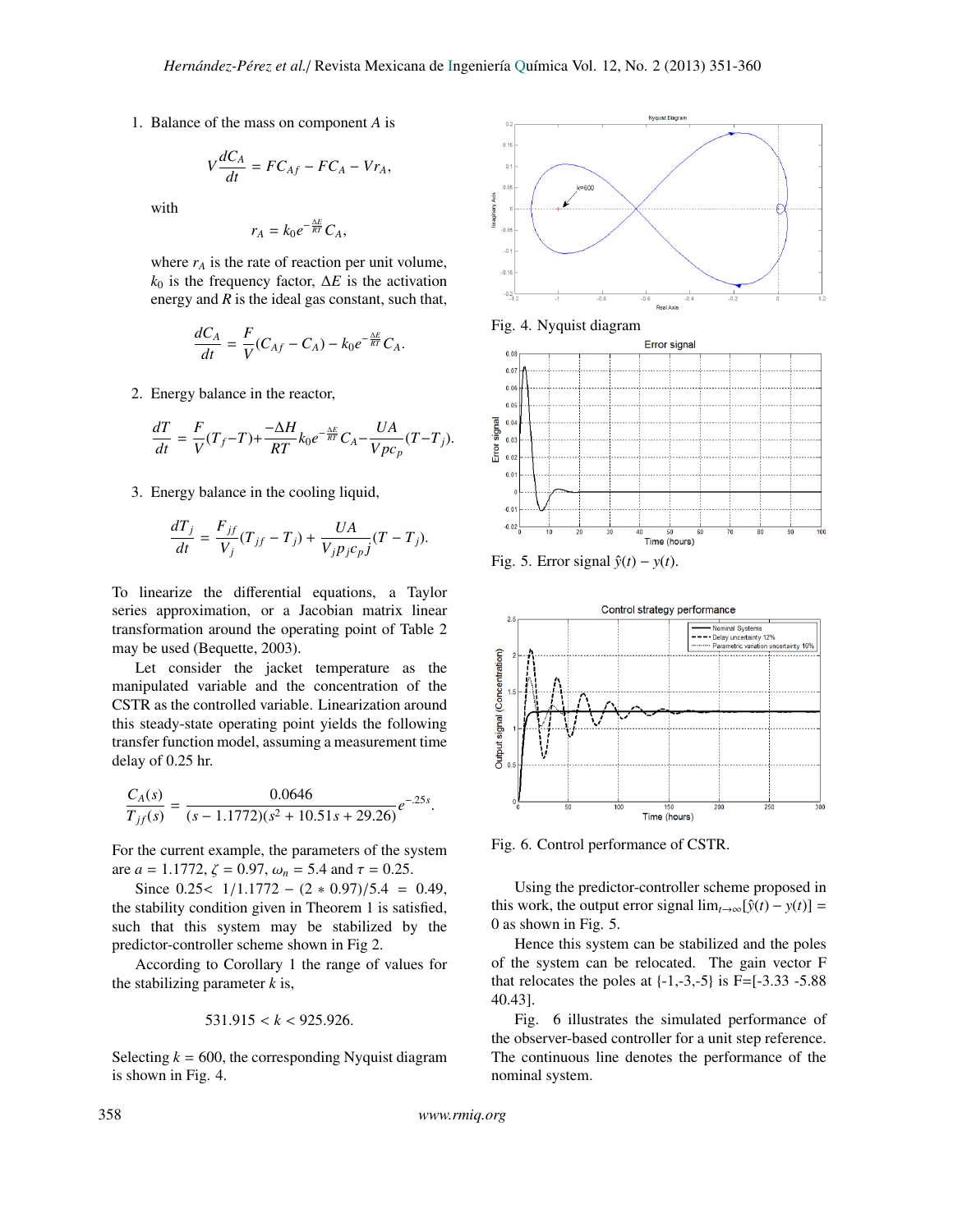

Fig. 7. Control performance of CSTR.

The dashed line shows the performance for the system with an uncertainty of 12% in the delay operator.

Note that the system preserves the stability despite having some fluctuations in the response, caused by variations in parameters up to 16% of its nominal value (see Fig. 6).

The control structure can be complemented with a more sophisticated strategy, like a Proportional-Integral-Derivative (PID) action, in order to obtain step disturbance rejection and step reference tracking. Following this approach, the tuning of the PID controller of the reactor was based in the Ziegler and Nichols tuning rules, ignoring the delay term. The parameters are set to  $k_p = 108$ ,  $k_i = 0.3$  and  $k_d = 0.8$ .

In order to evaluate the performance of the proposed methodology, the results were compared with a PID controller designed with the methodology proposed by Lee Chek See (See *et al*., 2010). According to this methodology, the parameters are:  $k_p = 69$ ,  $k_i = 0.3973$  and  $k_d = 0.4$ .

In Fig. 7, the response of the closed loop system for the two control strategies are shown. A unit step and a step disturbance of magnitude -2 units, acting at the instant of 50 hours are the system inputs.

It can be observed from Fig. 7 that a better performance of the controller proposed in this paper is observed when compared with (See *et al*., 2010).

## **Conclusions**

Unstable systems with time delay are commonly found in industrial processes, where time delay usually adds complications for its study, and makes the system stabilization a challenge. In this paper are presented the necessary and sufficient conditions for the stabilization, by static output feedback, of a class of unstable third-order systems with possible complex conjugate poles and time delay. A predictorcontroller scheme to stabilize the system was proposed and a better performance was achieved. Explicit necessary and sufficient conditions were stated for the existence of the proposed scheme. The control strategy presented in this work was shown to be simple and easy to implement, providing adequate performance despite parameter variations and nonzero initial conditions. An Unstable Continuously Stirred Tank Reactor was used to verify the performance of the proposed strategy using numerical simulation. In this example, a PID controller was added to illustrate that the proposed control technique allows step reference tracking and rejection of step disturbances.

### References

- Bequette, B.W. (2003). *Process Control: Modeling, Design and Simulation*. Prentice Hall.
- del Muro, B., González, O. A., & Pedraza, Y. A. (2009). Stabilization of High Order Systems with Delay using a Predictor Schema. Augost 2-5. Cancun Mexico. *IEEE 52nd International Midwest Symposium on Circuits and Systems*.
- Fridman E. and Shaked U. (2002). An improved stabilization method for linear time-delay systems. *Automatic Control 47*, 1931 - 1937.
- Kawnish K. and Shoukat Choudhury M.A.A. (2012). A novel dead time compensator for stable processes with long dead times. *Journal of Process Control 22*, 612-625.
- Kolmanovskii V.B. and Richard J. P. (1999). Stability of some linear systems with delays. *IEEE Transactions on Automatic Control 44*, 984-989.
- Lee S. C., Qing-Guo W. and Xiang C. (2010). Stabilization of all-pole unstable delay processes by simple controllers. *Journal of Process Control 20*, 235-239.
- Lee Y. S., Moon Y. S., Kwon W. H., and Park P. G. (2004). Delay Dependent Robust H<sub>∞</sub> Control for Uncertain Systems with a State-Delay. *Automatica 40*, 65-72.
- Liu T., Zhang W. and Gu D. (2005). Analytical design of two-degree-of-freedom control scheme for open-loop unstable processes. *Journal of Process Control 15*, 559-572.